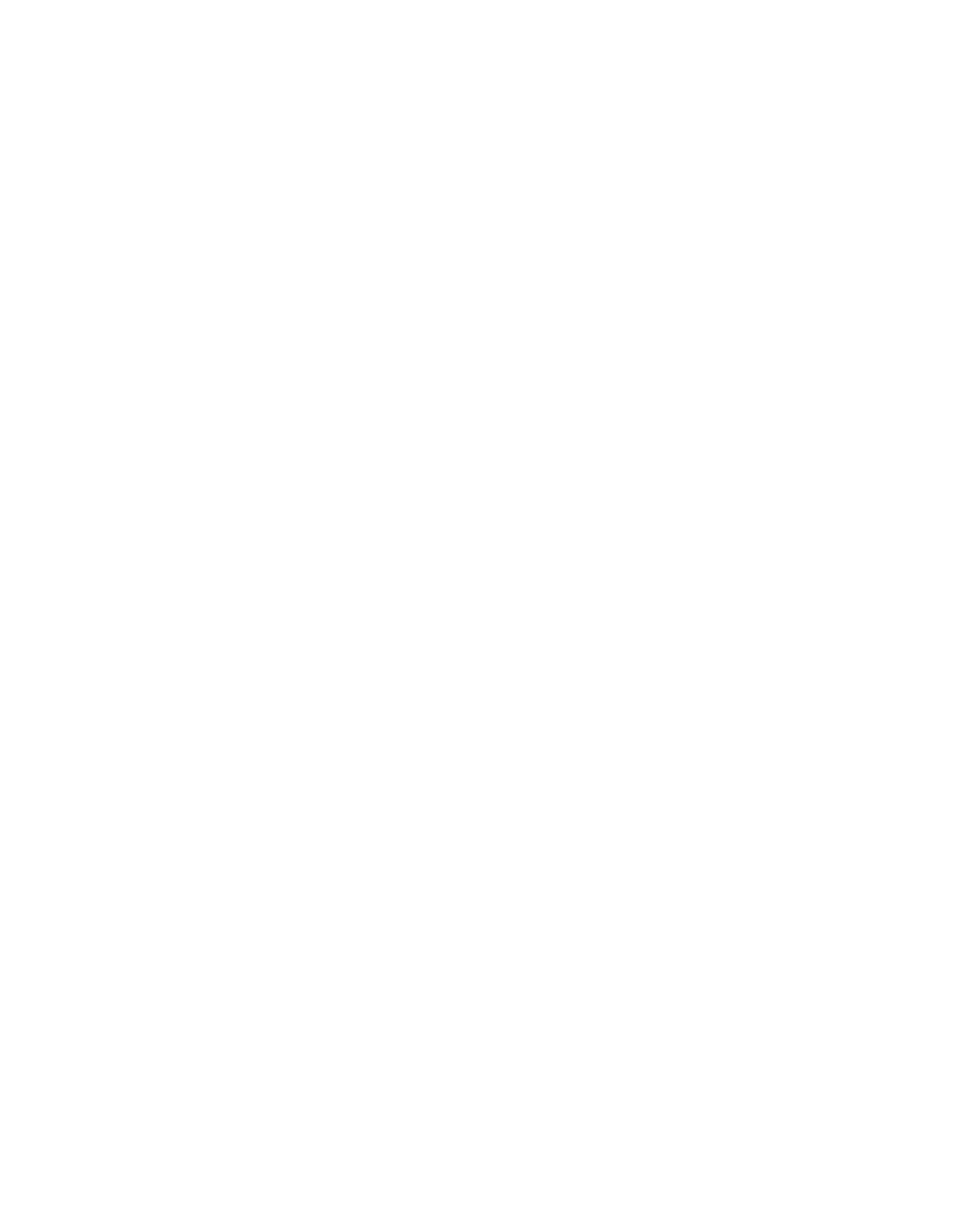# **TABLE OF CONTENTS**

# **LIST OF TABLES**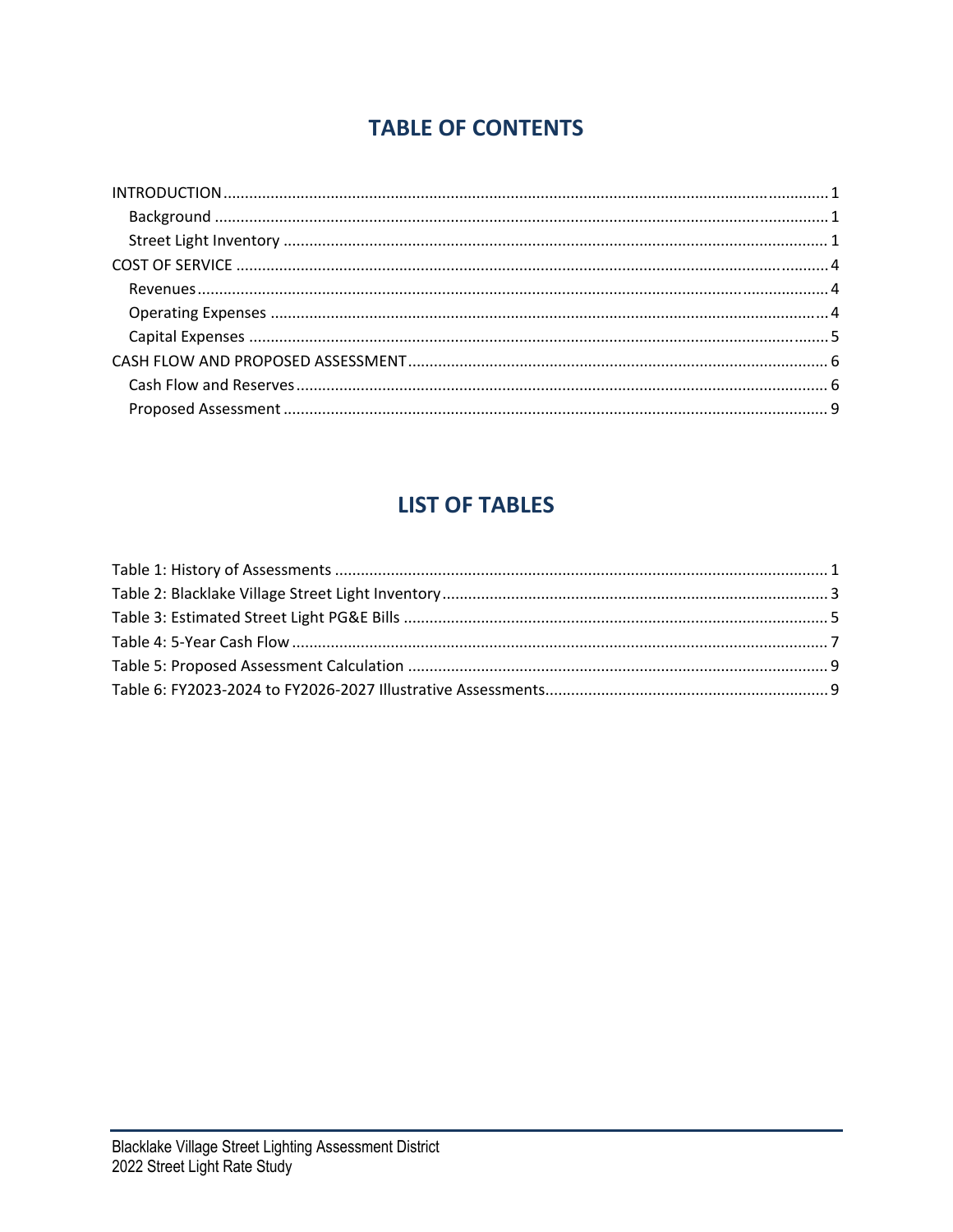## **INTRODUCTION**

### **Background**

The Blacklake Village Street Lighting Assessment District is made up of 190 high pressure sodium vapor (HPSV) street lights that provide lighting service to 557 parcels. The intent of this report is to evaluate the operating and capital costs of the District and recommend street light assessments to fund these costs. Nipomo Community Services District (NCSD) has provided street lighting services to Blacklake Village from the time NCSD took over a developer‐petitioned assessment district formed by the County. In order to maintain the street lighting system, an annual assessment is levied on each parcel for the service rendered. The current approved maximum annual assessment is  $$50.00<sup>1</sup>$  per parcel.

The table below shows the history of per parcel annual assessments and the proposed Fiscal Year (FY) 2022‐2023 assessment:

| <b>Table 1: History of Assessments</b>                       |
|--------------------------------------------------------------|
| 2022 Street Light Rate Study                                 |
| <b>Blacklake Village Street Lighting Assessment District</b> |
|                                                              |

|                           |          | Charge     | County     |              |
|---------------------------|----------|------------|------------|--------------|
| <b>Fiscal Years</b>       |          | per Parcel | <b>Fee</b> | <b>Total</b> |
| 1992-93                   | 1 year   | \$48.00    | \$2.00     | \$50.00      |
| 1993-94                   | 1 year   | \$50.00    | \$2.00     | \$52.00      |
| 1994-95                   | 1 year   | \$48.00    | \$2.00     | \$50.00      |
| 1995-96                   | 1 year   | \$40.00    | \$2.00     | \$42.00      |
| 1996-97 through 2012-13   | 17 years | \$34.00    | \$2.00     | \$36.00      |
| 2013-2014 through 2017-18 | 5 years  | \$44.00    | \$2.00     | \$46.00      |
| 2018-2019 through 2021-22 | 4 years  | \$50.00    | \$2.00     | \$52.00      |
| 2022-2023 PROPOSED        |          | \$85.00    | \$2.00     | \$87.00      |

Currently, the District is operating at a deficit and an assessment increase is needed to meet costs, fund capital needs, and accumulate appropriate reserves. The proposed annual assessment for the 2022‐ 2023 fiscal year is \$85.00.1 Note that San Luis Obispo County adds \$2.00 per parcel handling fee for processing the property tax collection, making the total proposed annual assessment billed to each parcel owner \$87.00.

## **Street Light Inventory**

The Blacklake Village Street Lighting Assessment District is comprised of 190 HSPV street lamps. 30 lamps are owned, operated, and maintained by Blacklake Village and billed for electric service by Pacific Gas and Electric (PG&E) via the LS‐2 tariff. 160 lamps are served under the LS‐1 tariff. For these lamps, some or all of the street light facilities are owned by PG&E. Blacklake Village pays PG&E for electric

<sup>&</sup>lt;sup>1</sup> Not including County administrative fee.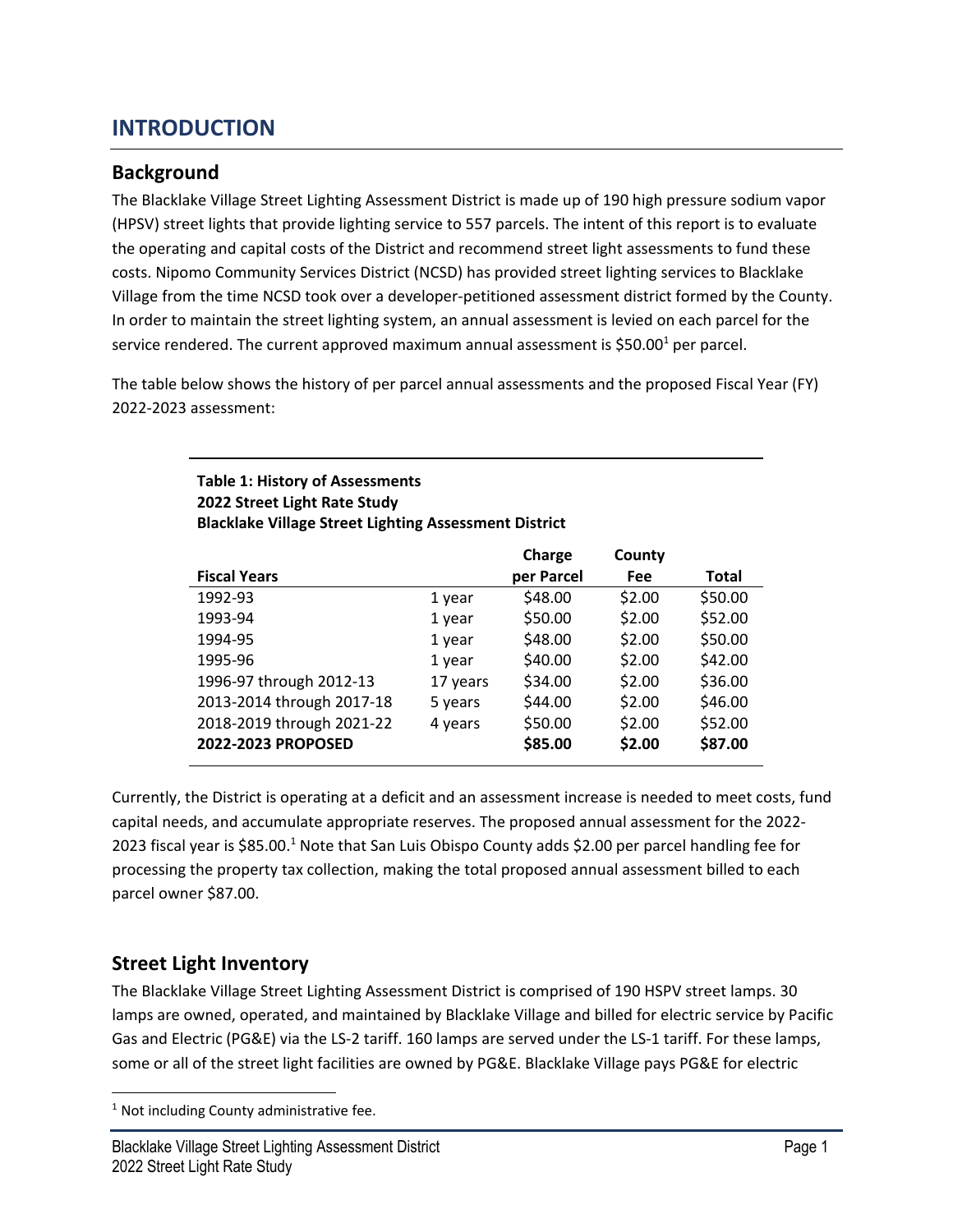service as well as rental and maintenance of the LS-1 lamps.<sup>2</sup> The LS-1 tariff is further subdivided into LS-1A through LS-1F based on pole type and configuration. The tariff applicable to each lamp determines Blacklake Village's facility rental fees. A list of street light terms and definitions is provided below as well as an inventory of Blacklake Village's lamps.

### Street Light Terms

**Photo controller:** daylight sensor that turns street lights on and off at dusk and dawn **Luminaire:** bulb, lighting fixture, and photo controller **Mast arm:** bracket or support arm that attaches the luminaire to the pole **Pole:** support for the mast arm and luminaire Post: support for street lights served on tariff LS-1D and Blacklake Village's LS-2A street lights<sup>3</sup>; the luminaire is a post top fixture that is not attached to a mast arm **Shared distribution pole:** a pole that supports a street light mast arm as well as other PG&E electric distribution system wiring or other non‐street light equipment; LS‐1A mast arms are supported by shared distribution poles **Street light only pole:** a pole that is only used for street lighting service and does not support other electrical equipment

**Street light:** total street light facility potentially including a pole or post, mast arm, and luminaire

<sup>&</sup>lt;sup>2</sup> PG&E's maintenance responsibility varies by LS-1 street light tariff.

<sup>&</sup>lt;sup>3</sup> LS-2As can be supported by a variety of pole or post types. Blacklake Village's LS-2As are post top lamps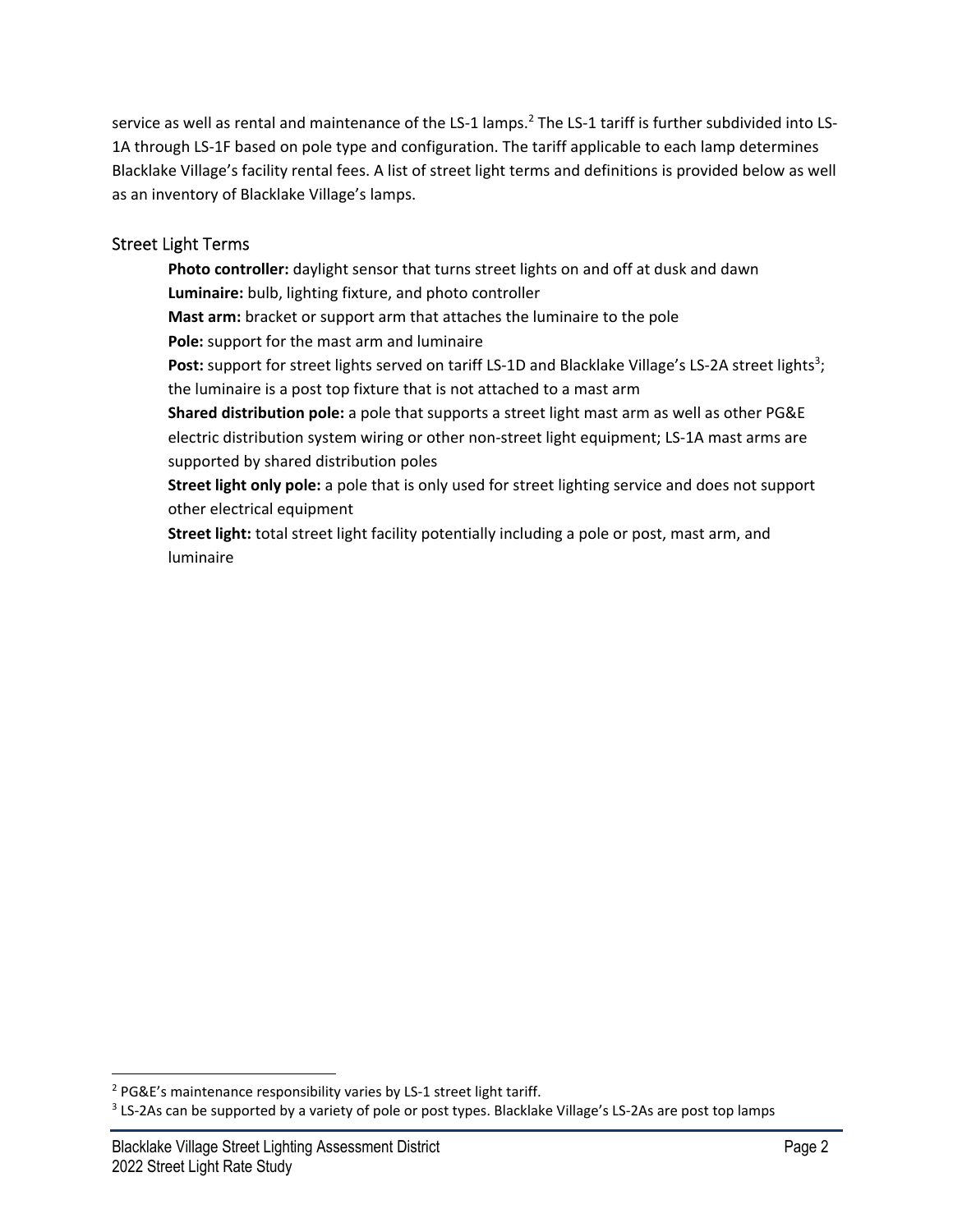### **Table 2: Blacklake Village Street Light Inventory 2022 Street Light Rate Study Blacklake Village Street Lighting Assessment District**

| <b>Total</b>  |                          |                                                |                         | 190   |  |  |
|---------------|--------------------------|------------------------------------------------|-------------------------|-------|--|--|
| $LS-2A$       | Post and luminaire       | None                                           | HPSV 120 Volt 70 Watts  | 30    |  |  |
|               |                          | top lamp                                       | HPSV 120 Volt 100 Watts | 5     |  |  |
| $LS-1D$       | None                     | Street light only pole, post                   | HPSV 120 Volt 70 Watts  | 70    |  |  |
|               | or post                  |                                                | HPSV 240 Volt 200 Watts | 1     |  |  |
| $LS-1C$       | Mast arm and pole        | Luminaire                                      | HPSV 120 Volt 70 Watts  | 83    |  |  |
|               |                          | distribution pole                              |                         |       |  |  |
| $LS-1A$       | None                     | Mast arm and luminaire<br>attached to a shared | HPSV 120 Volt 100 Watts | 1     |  |  |
| <b>Tariff</b> | Ownership                | Ownership                                      | Lamp Type               | Count |  |  |
|               | <b>Blacklake Village</b> | PG&E                                           |                         |       |  |  |

*Figure 1: Ownership of Blacklake Village Street Light Facilities by Tariff*

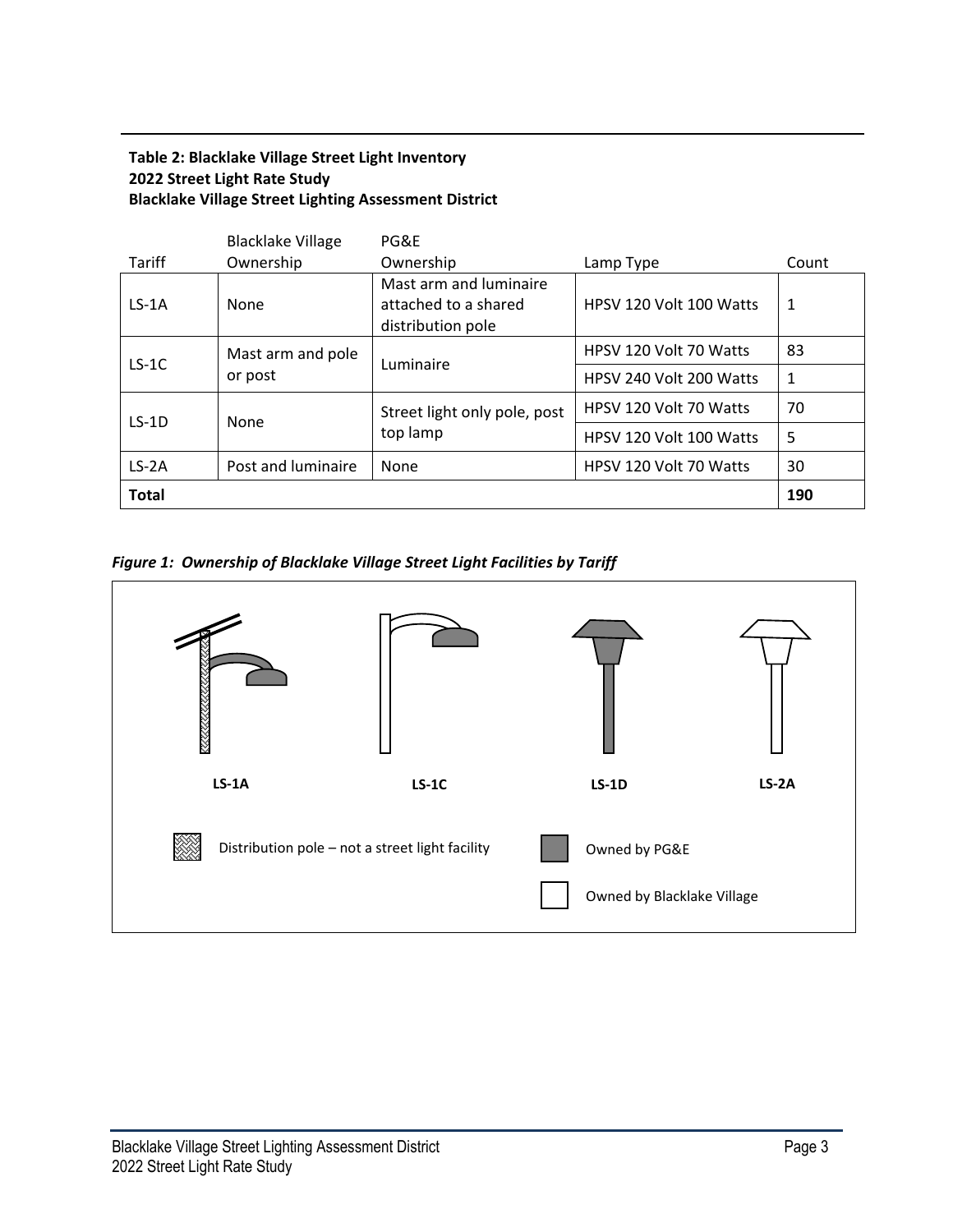# **COST OF SERVICE**

This section describes the operating and capital cost of service associated with providing street lights to the Blacklake Village residents and businesses. No new lamps are proposed to be constructed in this report.

### **Revenues**

The District's only source of revenue is assessments paid by property owners within Blacklake Village. In the past, the District has generated small amounts of interest earnings from reserves. However, due to recent operating deficits, it is anticipated that interest earnings will be de minimis. Current revenues are \$27,850 and are stable due to Blacklake Village's participation in the Teeter Plan. Assessments are not sufficient to fund operating costs. Blacklake Village has not historically planned for or budgeted for capital improvements. It is proposed that Blacklake Village adjust its accounting practices such that assessment revenues be set aside to fund capital expenses separate from operating expenses. It is recommended that the current assessment revenues increase from \$27,850 to \$47,345. Of the total assessment revenues, it is recommended that \$37,245 be allocated to operations and \$10,100 be allocated to capital.

## **Operating Expenses**

NCSD evaluated its overhead costs and adjusted its estimates for Blacklake Village's expenses related to insurance, public noticing, and administration. In FY2021‐2022 and into FY2022‐2023, Blacklake Village will incur higher-than-typical expenses related to preparing this rate study, mailing notices to property owners, and conducting a Proposition 218 balloting process.

Monthly street light bills paid to PG&E are estimated in Table 3 at about \$29,400 in FY2022‐2023. The total cost reflects known and assumed adjustments to PG&E's electric rate and street light rental fees. It should be noted that PG&E has transitioned Blacklake Village's 30 LS‐2C street lights to the LS‐2A tariff. The LS‐2C tariff is higher cost as PG&E provides maintenance of the lamps. Under the LS‐2A tariff, Blacklake Village is responsible for maintenance. Due to the transition, Blacklake Village's LS‐2 fees paid to PG&E are reduced.

LS-2 maintenance costs must now be paid to a contractor who will service the lamps independent of PG&E. The primary maintenance cost for Blacklake Village's lamps is the replacement of burnouts. A typical HPSV lamp lasts for 72 months before burning out. Nipomo CSD staff estimate the cost to replace a burned‐out lamp at about \$200 per lamp. This cost amortized over 72 months is \$2.78 per lamp per month. For all 30 LS-2A lamps, the total annual maintenance cost is estimated at \$1,000.80.

To fund cash flow insufficiencies due to the delay in the collection of property tax revenues, it is anticipated that Blacklake Village will borrow short-term funds from Nipomo CSD. This loan is expected to be repaid with a small amount of interest.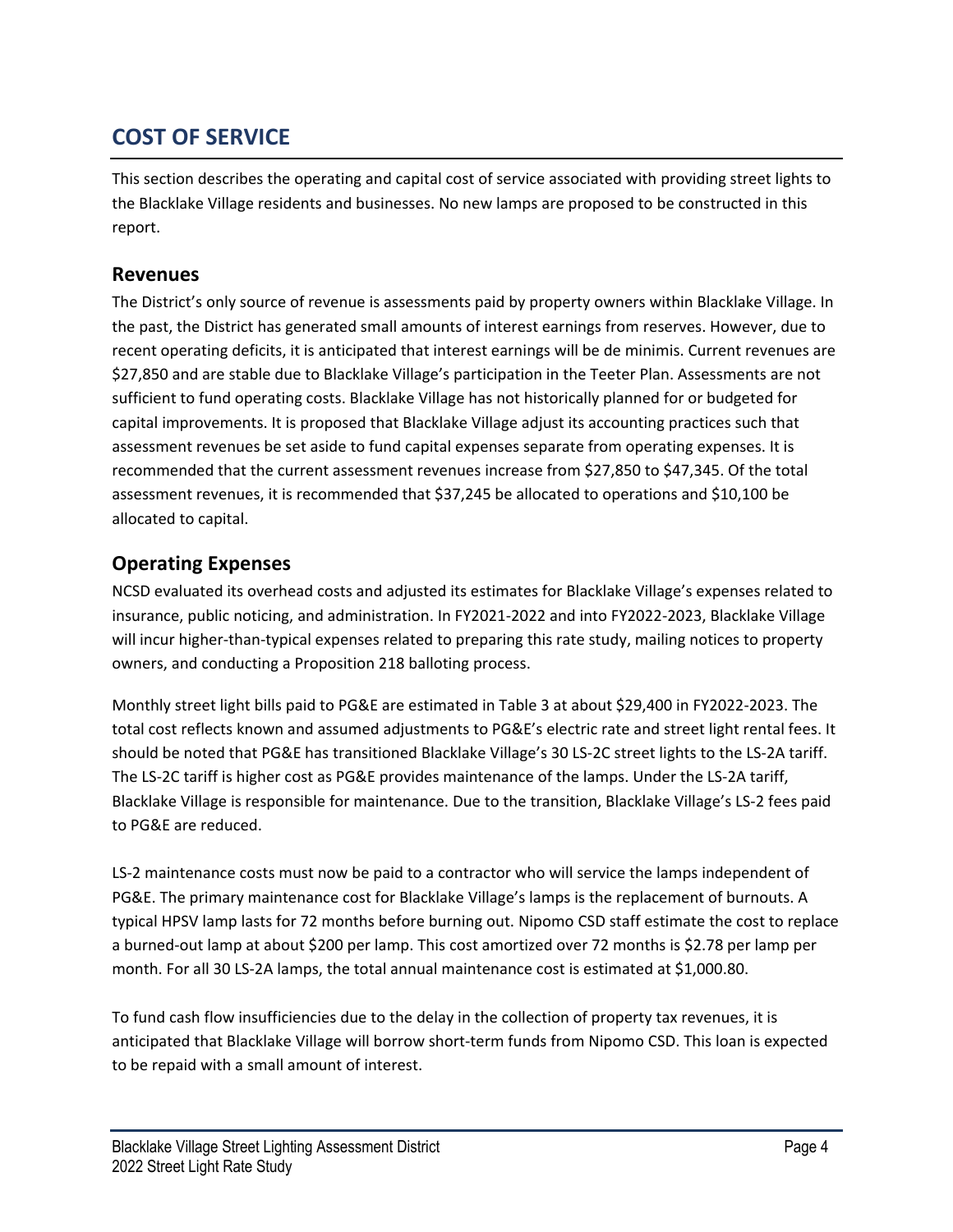### **Table 3: Estimated Street Light PG&E Bills 2022 Street Light Rate Study Blacklake Village Street Lighting Assessment District**

|         | Estimated PG&E Bills FY2022-2023 |         |                   |         |              |                 |              |
|---------|----------------------------------|---------|-------------------|---------|--------------|-----------------|--------------|
|         |                                  |         | <b>Facilities</b> | Energy  | Total        |                 |              |
|         |                                  | kWh per | Charges           | Charges | Estimated    | # of            | Total Annual |
| Tariff  | Lamp Type                        | month   | [1]               | [2]     | Monthly Bill | Lamps           | PG&E Cost    |
| $LS-1A$ | HPSV 120-V 100 W                 | 41      | \$7.14            | \$8.54  | \$15.68      | 1               | \$188.16     |
| $LS-1C$ | HPSV 120-V 70 W                  | 29      | \$6.64            | \$6.04  | \$12.68      | 83              | \$12,629.28  |
| $LS-1C$ | HPSV 240-V 200 W                 | 81      | \$6.64            | \$16.86 | \$23.50      | 1               | \$282.00     |
| $LS-1D$ | HPSV 120-V 70 W                  | 29      | \$9.44            | \$6.04  | \$15.48      | 70              | \$13,003.20  |
| $LS-1D$ | HPSV 120-V 100 W                 | 41      | \$9.44            | \$8.54  | \$17.98      | 5               | \$1,078.80   |
| $LS-2A$ | HPSV 120-V 70 W                  | 29      | \$0.20            | \$6.04  | \$6.24       | $\overline{30}$ | \$2,246.40   |
|         |                                  |         |                   |         |              | 190             | \$29,427.84  |

1 ‐ Based on facilities charges agreed to in the Street Light Settlement Agreement in PG&E's 2020 General Rate Case Phase 2 and approved by the California Public Utilities Commission in Decision 12‐11‐016. 2 ‐ Estimated based on the January 1, 2022 rate of \$0.20310/kWh increased by 2.5%

**Capital Expenses**

As mentioned, Blacklake Village has not historically budgeted for capital replacements or reserves. It is recommended that assessments be adjusted to recover the cost of painting street light poles<sup>4</sup> and to plan for the eventual conversion of LS‐2 street lights to light emitting diode (LED) (see Blacklake Village Street Light LED Conversion Analysis dated January 14, 2022).

Nipomo CSD received a contractor quote at prevailing wage to paint the street light poles at \$280 per lamp. This cost is escalated by 2.5% annually to 2023. This report assumes Blacklake Village will paint approximately 27 lamps per year on an ongoing basis. The count of 27 lamps reflects one seventh of the inventory reflecting a typical seven‐year lifespan of paint.

It is recommended that Blacklake Village plan for the eventual conversion of its 30 LS-2 lamps to LED.<sup>5</sup> Based on potential high‐end cost estimates to convert the LS‐2A lamps to LED, Blacklake Village may need to cash fund a portion of the conversion (the other portion of conversion costs may be eligible for low or no cost financing). For planning purposes, the cash-funded portion is estimated at \$350 per lamp and is proposed to be accumulated over five years from street light assessments. The annual set-aside for FY2022-20203 is \$2,100 and is assumed to increase annually by inflation.

<sup>&</sup>lt;sup>4</sup> It is assumed that the district (and not PG&E) is responsible for pole painting

<sup>&</sup>lt;sup>5</sup> PG&E offers a no cost conversion program for LS-1A and LS-1C lamps so no funding from Blacklake is needed to convert those street lights. Conversion of LS‐1D lamps is uneconomical and not recommended. Blacklake Village owns the LS‐2 lamps and would need to develop a funding source for conversion.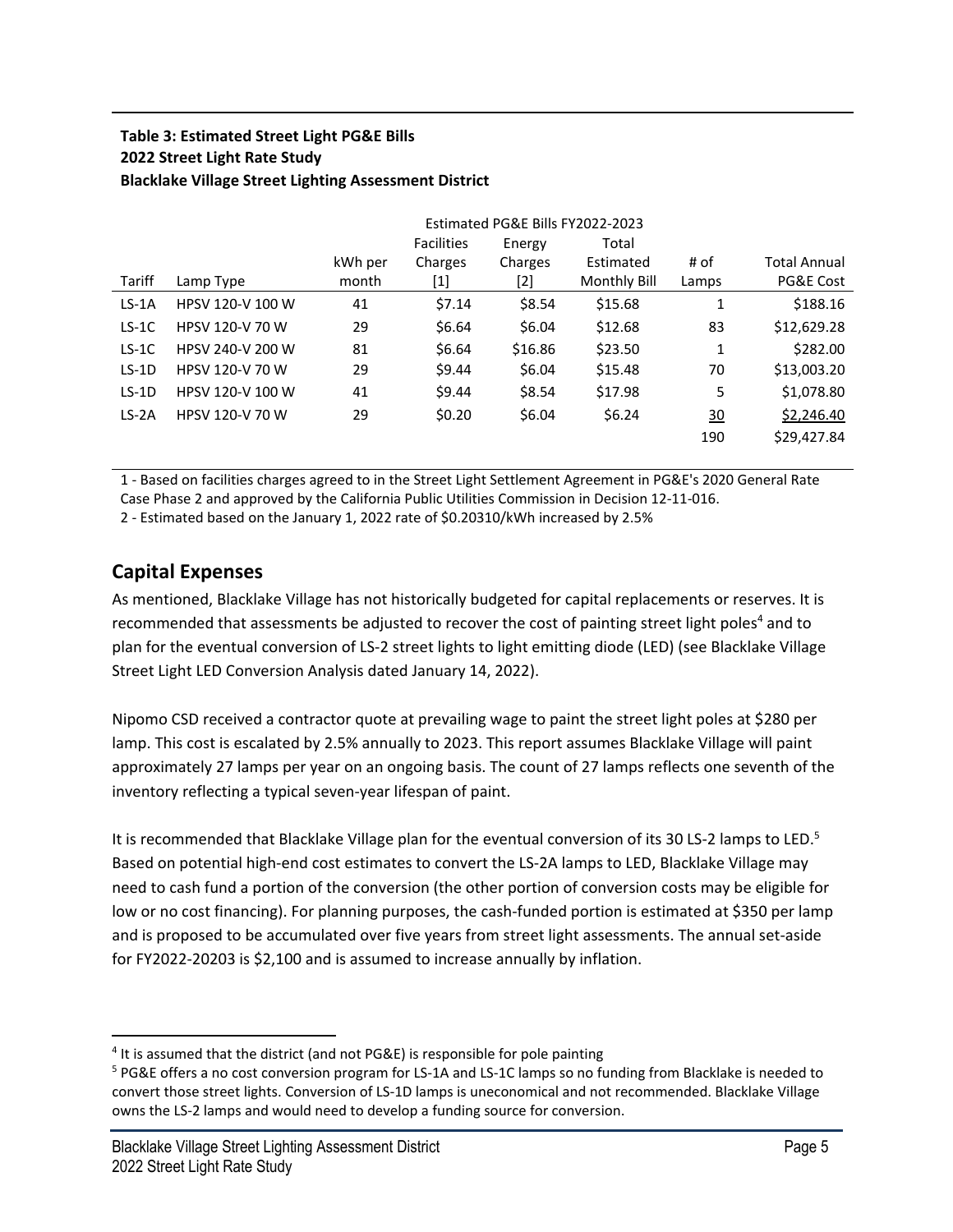### **Cash Flow and Reserves**

The proposed Blacklake Village Street Light District cash flow is presented in Table 4. Table 4 shows the cash flow for the proposed assessment year of FY2022‐2023 as well as illustrative assessments if costs increase by 2.5% annually. In FY2022‐2023, It is proposed that operating assessment revenues be increased from \$27,850 to \$37,245. This revenue increase will cover ongoing operating costs and a portion of one-time costs related to Proposition 218 balloting. In FY2023-2024 and beyond, these onetime costs will be eliminated<sup>6</sup> and the Blacklake Village Street Light District is projected to generate positive net revenues. Net revenues will be added to the District's operating reserves. It is recommended that Blacklake Village target an operating reserve of \$17,000 representing about six months of costs.

This rate study proposes a capital budget of \$10,100 in FY2022‐2023 to fund pole painting and set aside funds for the eventual conversion of LS‐2 lamps to LED. It is expected that pole painting funds will be spent annually while LED conversion funds will remain in District reserves until the project is conducted. The maximum reserve balance is proposed to be \$25,000 reflecting a high potential LED conversion cost of \$700 per lamp for 30 lamps plus annual inflation. Should either the operating or capital reserves exceed their targets, Blacklake Village could forgo future assessment increases and use excess reserves for the benefit of property owners.

<sup>6</sup> Higher than typical legal fees are expected to continue from FY2022‐2023 into FY2023‐2024 due to the Proposition 218 balloting process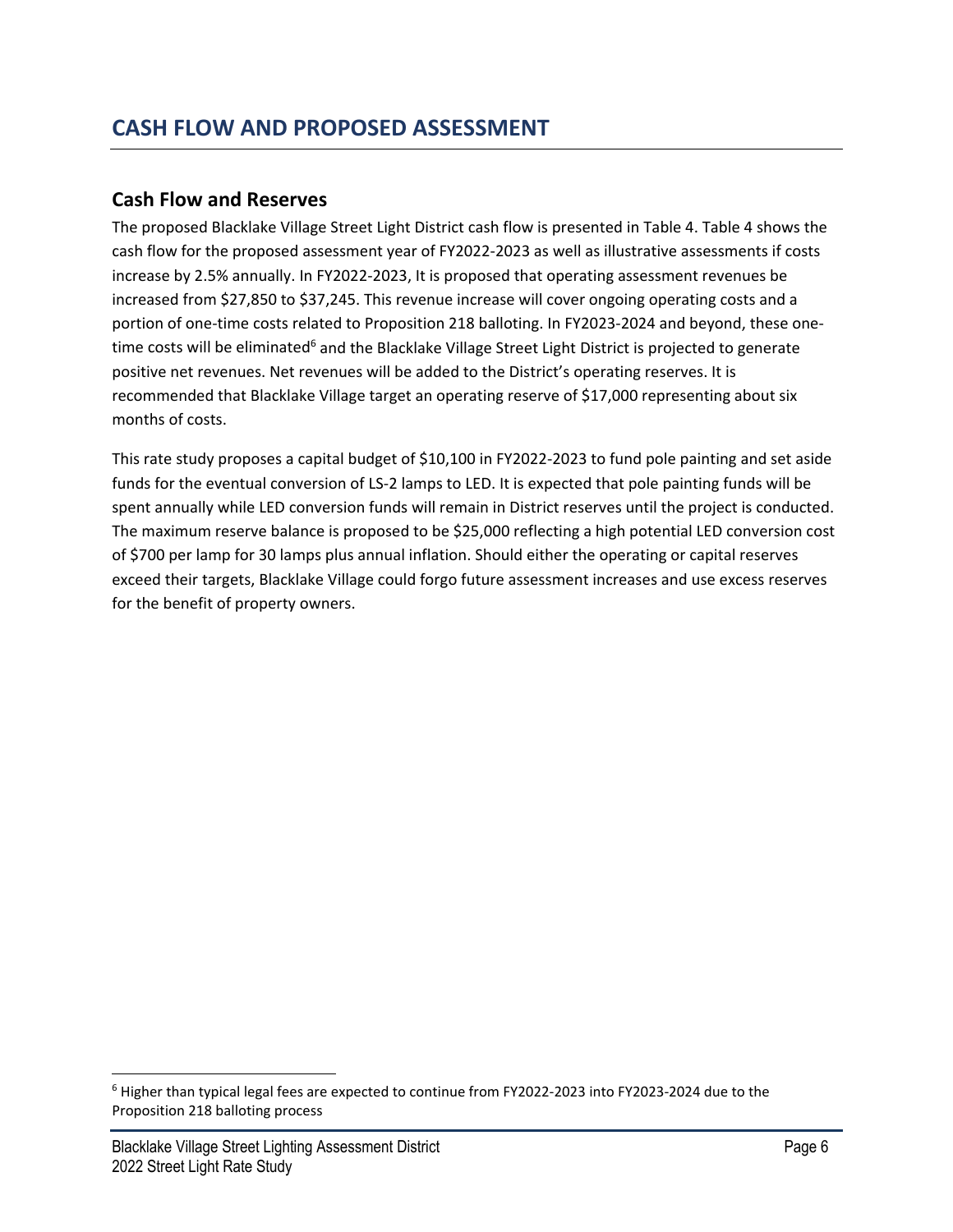#### **Table 4: 5‐Year Cash Flow 2022 Street Light Rate Study Blacklake Village Street Lighting Assessment District**

|                                                 | <b>Budget</b>  | <b>PROPOSED</b> | Illustrative    | Illustrative | Illustrative | Illustrative |
|-------------------------------------------------|----------------|-----------------|-----------------|--------------|--------------|--------------|
|                                                 | 2021-2022      | 2022-2023       | 2023-2024       | 2024-2025    | 2025-2026    | 2026-2027    |
| <b>ASSESSMENT REVENUES</b>                      |                |                 |                 |              |              |              |
| Operating street lighting assessment            | \$27,850       | \$37,245        | \$38,107        | \$38,962     | \$39,810     | \$40,652     |
| Capital street lighting assessment              |                | \$10,100        | \$10,353        | \$10,611     | \$10,877     | \$11,149     |
| Total street lighting assessment proceeds       |                | \$47,345        | \$48,459        | \$49,573     | \$50,687     | \$51,801     |
| <b>OPERATIONS</b>                               |                |                 |                 |              |              |              |
| <b>REVENUES - Operating assessment</b>          |                | \$37,245        | \$38,107        | \$38,962     | \$39,810     | \$40,652     |
| <b>EXPENDITURES</b>                             |                |                 |                 |              |              |              |
| Insurance                                       | 100            | 110             | 113             | 116          | 118          | 121          |
| Public & Legal Notice                           | 4,000          | 4,000           | 2,500           | 250          |              |              |
| (Preparing Ballots and Legal Review of Process) |                |                 |                 |              | 256          | 263          |
| Administration [1]                              | 500            | 1,500           | 1,538           | 1,576        | 1,615        | 1,656        |
| <b>Street Light Rate Study</b>                  | 7,660          | 2,500           | 0               | 0            | 0            | 0            |
| PG&E Street Light Fees [2]                      | 28,900         | 29,400          | 29,829          | 30,238       | 30,990       | 31,763       |
| Est. Maintenance for LS-2A Lamps [3]            |                | 1,000           | 1,025           | 1,051        | 1,077        | 1,104        |
| Repayment of Interest on Past Deficit [4]       | 0              | 52              | 0               | 0            | 0            | 0            |
| Miscellaneous                                   |                | 0               | 500             | 500          | 500          | 500          |
| Total expenditures                              | (41, 160)      | (38, 562)       | (35, 505)       | (33, 731)    | (34, 557)    | (35, 406)    |
| Net Operating Surplus (Deficit)                 | (13, 310)      | (1, 317)        | 2,602           | 5,231        | 5,253        | 5,246        |
| Plus Interest earnings                          | 0              | $\overline{0}$  | $\underline{0}$ | 50           | 50           | 75           |
| Net surplus (deficit) from operations           | (13, 310)      | (1, 317)        | 2,602           | 5,281        | 5,303        | 5,321        |
| Estimated cash balance 6/30                     | <u>(\$395)</u> | (51, 712)       | \$890           | \$6,171      | \$11,474     | \$16,795     |
| <b>Operations Cash Reserve Goal [5]</b>         |                | \$17,000        | \$17,000        | \$17,000     | \$17,000     | \$17,000     |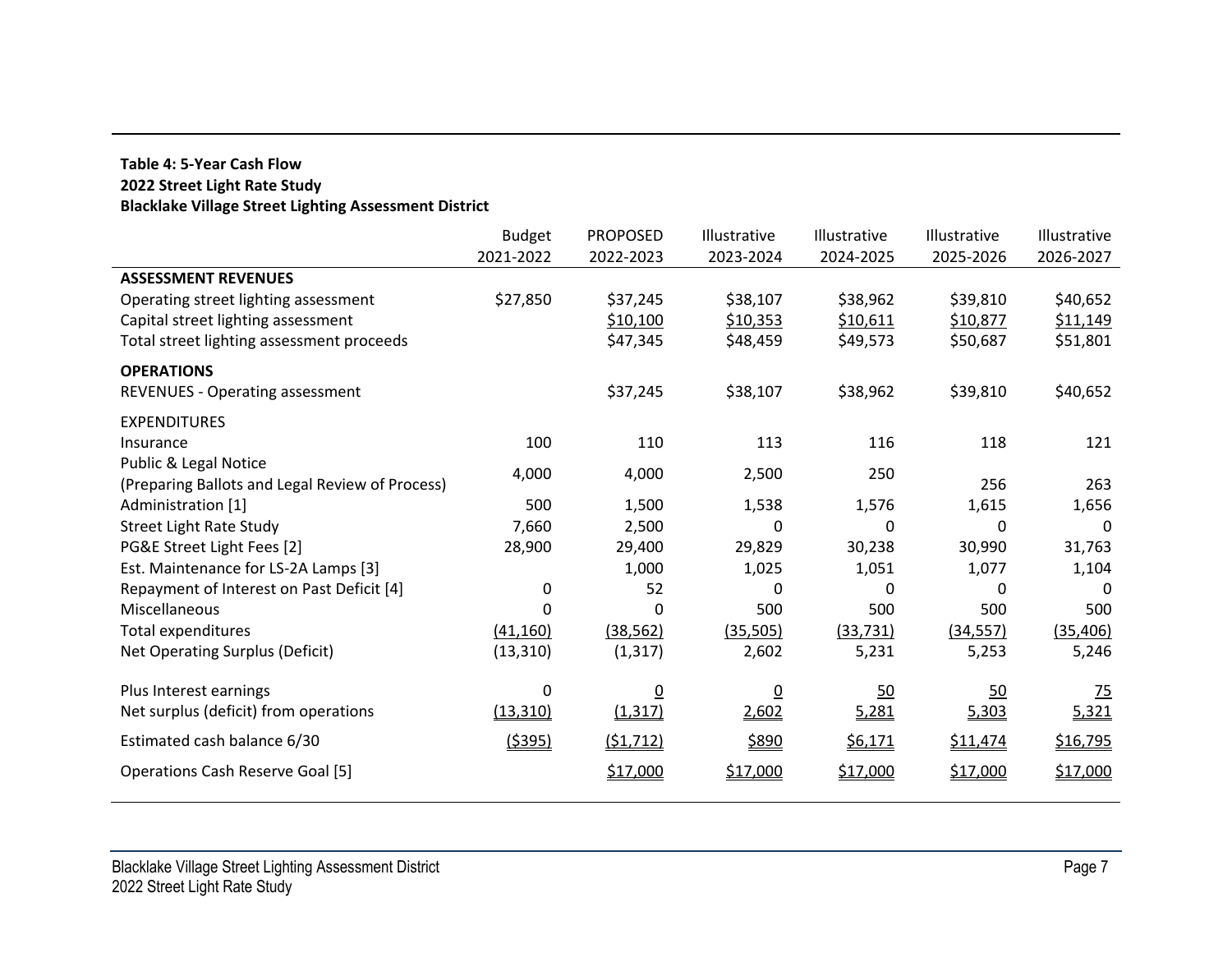|                                                        | <b>Budget</b> | <b>PROPOSED</b> | <b>Illustrative</b> | <b>Illustrative</b> | <b>Illustrative</b> | <b>Illustrative</b> |
|--------------------------------------------------------|---------------|-----------------|---------------------|---------------------|---------------------|---------------------|
|                                                        | 2021-2022     | 2022-2023       | 2023-2024           | 2024-2025           | 2025-2026           | 2026-2027           |
|                                                        |               |                 |                     |                     |                     |                     |
| <b>CAPITAL</b><br><b>REVENUES - Capital assessment</b> |               | \$10,100        | \$10,353            | \$10,611            | \$10,877            | \$11,149            |
| <b>EXPENDITURES</b>                                    |               |                 |                     |                     |                     |                     |
| Pole Painting [6]                                      |               | 8,000           | 8,200               | 8.405               | 8.615               | 8,831               |
| Conversion of LS-2A lamps to LED [7]                   |               | 2,100           | 2,153               | 2,206               | 2,261               | 2,318               |
| Total capital expenditures [8]                         |               | \$10,100        | \$10,353            | \$10,611            | \$10,877            | \$11,149            |

#### **CASH FLOW NOTES**

1 ‐ Accounting, public hearing prep, tax roll preparation, reporting maintenance issues to PG&E, preparation of engineer's report

2 ‐ FY2021‐2022 budget street light fees reflect January 1, 2022 rates and the transition of LS‐2C lamps (PG&E maintained) to LS‐2A (no PG&E maintenance).

3 ‐ Based on <sup>a</sup> contractor estimate of \$200 per lamp burnout. Amortized over <sup>72</sup> months, this cost is about \$2.78 per each LS‐<sup>2</sup> lamp 4 ‐ In FY 2022‐2023, Blacklake Village is projected to face cash flow constraints due to the timing of tax roll revenue disbursements. It is assumed that the Blacklake Village will receive <sup>a</sup> short‐term loan from NCSD and repay the loan once assessments are received from the County. It is assumed that Blacklake Village will repay the loan with interest based on the Local Agency Investment Fund interest rate (assumed to be 0.24% quarterly based on the September 2021 rate).

5 ‐ Section 22569 of the 1972 Landscape and Lighting Act specifies that the reserve fund should not exceed the cost to operate the District from July through December while waiting for the County property tax revenue distributions. For Blacklake Village, this amount is approximately \$17,000.

6 ‐ Based on contractor quote (prevailing wage) of \$280 per lamp escalated by 3% annually to 2023. Assumes Blacklake Village will paint approximately 27 lamps per year (i.e. one seventh of its inventory reflecting <sup>a</sup> typical seven year lifespan of paint)

7 ‐ Based on potential high‐end cost estimates to convert 30 LS‐2A lamps to LED, Blacklake Village may need to cash fund <sup>a</sup> portion of the conversion (the other portion of conversion costs may be eligible for low or no cost financing ‐ see Blacklake Village Street Light LED Conversion Analysis). For planning purposes, the cash‐funded portion is estimated at \$350 per lamp and is proposed to be accumulated over five years from street light assessments.

8 ‐ Any unspent capital assessments will be added to the street light funded replacement reserve on an annual basis. The maximum reserve balance is \$25,000 reflecting <sup>a</sup> high potential total LED conversion cost of \$700 per lamp for 30 LS‐2A lamps plus annual inflation.